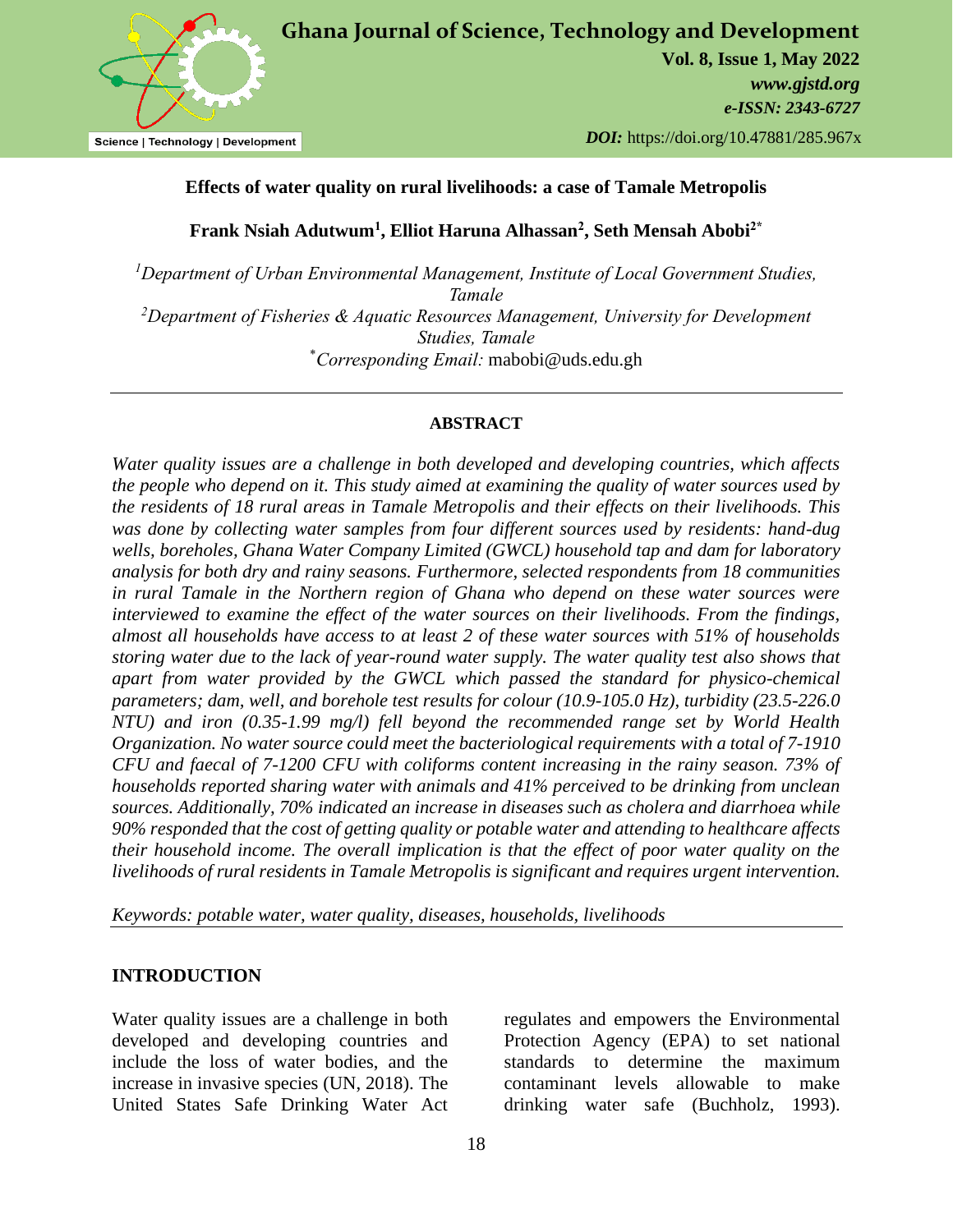Unfortunately, in many developing countries water supplies have focused on delivery quantity at the expense of quality, leading to a call for improvement in the quality of chemical and microbial content of water supplies (Barrow, 2005). The Millennium Development Goals (MDGs) categorized sources of drinking water into improved and unimproved with the improved sources considered safe while unimproved are unsafe. Based on this, by 2010, 89% of the world's population depend on improved sources, according to the 2012 United Nations News report. Unfortunately, there is no assurance that using water from improved sources is free from faecal contamination with many domestic water supplies lacking quality guidelines at the global and national levels (World Health Organization/United Nations Children's Fund 2017). Onda et al. (2012) argue that improved source such as piped water supply has "significant sanitary risks". Lee and Schwab (2005) have attributed the contamination of piped water supply to disinfection residual, infiltration of organics and pollutants, leakages during distribution and most important intermittent system operation which causes stagnant water in pipes causing a drastic reduction in water quality. The issue of unsafe pipe water supply was collaborated by a 2013 water quality analysis on Ghana Water Company Limited (GWCL), Tamale data, where 42% of samples did not meet the acceptable guidelines by WHO for residual chlorine with total coliform present in 2% of samples (Allison, 2014).

Water shortage and intermittent supply have led to several households in developing countries using various containers to store water, which further undermines the water quality even for tap water (Akuffo et al., 2013). Seasonal variation with changing weather patterns also influences the quality of drinking water with microbial quality

(Rabiu et al., 2018). Similar data analyses on GWCL water supply in Tamale indicated that pH and turbidity are affected by seasonality consequently influencing the quality of water supplied to consumers (Allison, 2014). Unsafe water is associated with diarrhoea diseases with 5.9million deaths in children under five recorded in 2015 with limited access to potable water, inadequate treatment and poor water storage as the main reasons (World Health Organization, 2015). In Ghana 1,429,990 Outpatient morbidity cases were recorded in 2017 according to the Ghana Health Service (GHS) (2018) with environmental conditions closely link to diarrhoea cases. The GHS and its partners are implementing interventions such as access to clean water, sanitation facilities and hygiene promotion to reduce the incidence of diarrhoea and cholera (Ghana Health Service, 2016). The study therefore aimed at examining the effects of water quality on rural livelihood improvements in the Tamale **Metropolis METHODOLOGY**

usually deteriorating in the rainy season

# **Study Area**

The Metropolis lies between latitude 9°16 and 9º 34 North and longitudes 0º 36 and 0º 57 West geographically and 180 meters above sea level. The Metropolis receives rainfall starting from April/May and ending in September/October with an annual mean rainfall of 1100mm (UNDP, 2011). Out of the 116 communities, 35% are urban, 13% are peri-urban and 52% are categorized as rural. The Metropolis is less endowed with surface water such as rivers and streams. The few streams also dry up in the dry season. The Metropolis depends heavily on piped water supply by GWCL from the treatment plants at Dalun and Nawuni of which the daily production could not meet the demand of the growing population with some dams purposely used for domestic activities and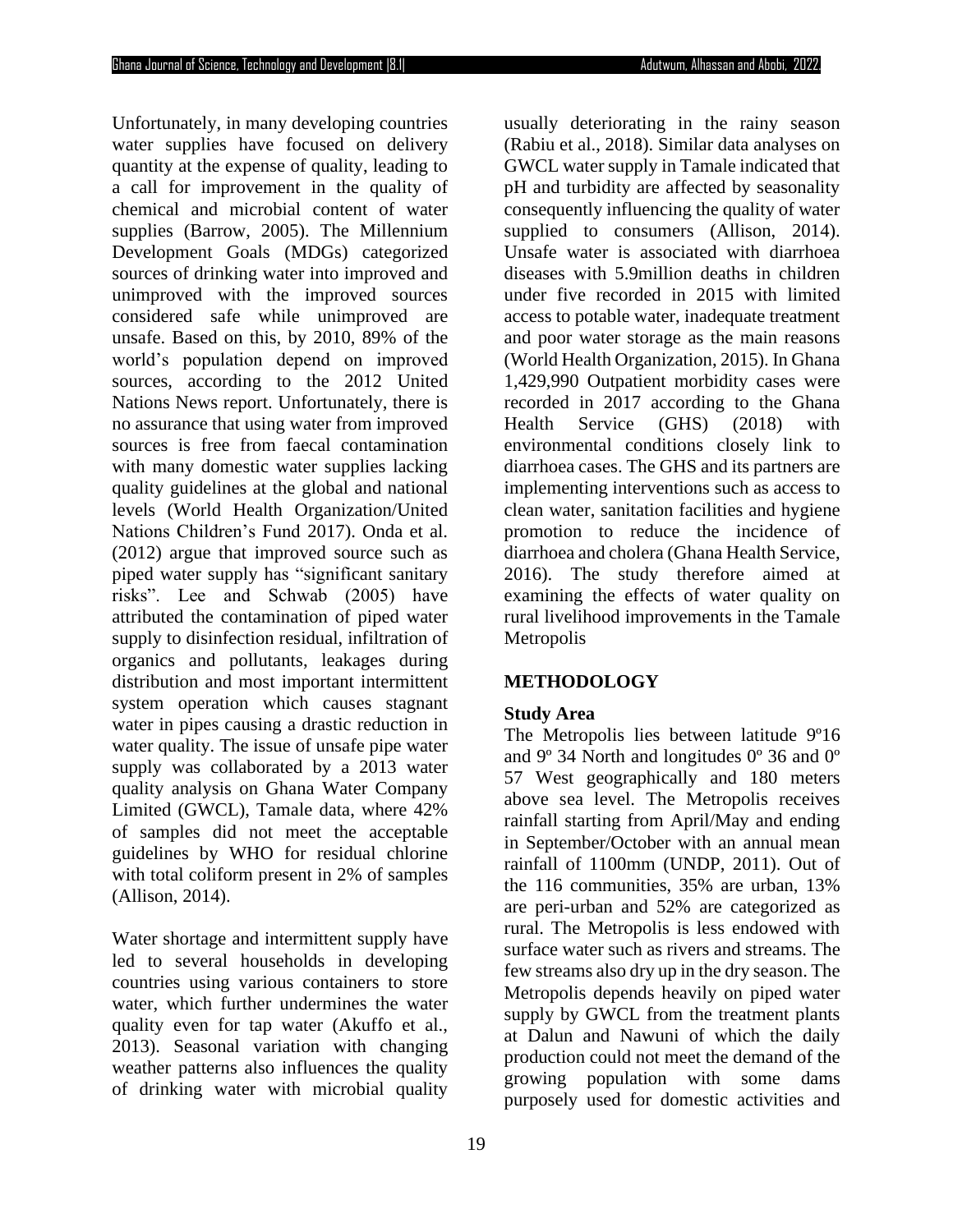watering animals (Tamale Metropolitan Assembly [TaMA], 2014). The unimodal rainfall pattern has led to increasing concerns over perceived challenges within the rural communities regarding potable water supply (TaMA, 2014).

# **Water Sampling**

Water samples from four different sources namely; hand-dug wells, boreholes, piped bone water from GWCL household tap and Dam were collected. Within each zonal council, a purposive sampling technique was used to select a water source. For the Lameshagu/Nyohini zonal council, the GWCL source was selected in the Dungu-Kukuo community. Again, in Kakpagyili zonal council Manguli community was selected for the Dam source and in Vittin zonal council, Gukpegu-Tua was selected for the borehole source and Tuya for the handdug well source. Dry season samples were collected in February 2019 and rainy season water samples in August 2019 between the hours of 6:30 am to 9:30 am. To avoid samples being contaminated, fundamental principles and procedures (APHA, 2017) for water sampling were adhered to. At each sampling site, water samples were fetched into 1.5l sterilized bottles, stored in an ice chest and carried to the Water Quality Assurance Unit of the GWCL in Tamale for analysis the same day.

# **Laboratory Analyses**

At the Water Quality Assurance Unit of the GWCL in Tamale, APHA (2017), standard procedures for analyses were used for the analyses. Total and Faecal coliform were analysed within 24 hours of arrival. Physicochemical parameters such as odour, colour, turbidity, total suspended solids, pH, total hardness, fluoride, iron, chloride etc. were later analysed. No onsite analysis was done.

The pour plate method using Molten cooled agar incubated at 37°C for 24-48 hours was used to determine Total and Faecal Coliform. Electrochemical method using pH meter was used to measure pH while Total Dissolved Solids (TDS) meter of HACH, USA was used to measure conductivity, TDS and temperature of the water samples. Colour and turbidity were determined with HACH Lang Spectrophotometer of UK and Hach 2100Q Turbidimeter Kit of USA respectively. Sodium (Na), Nitrate  $(NO<sub>3</sub>)$  and Flouride (F ) of the water samples were analysed by Flame Photometric (Jenway model PFP 7), hydrazine reduction and SPADNS methods respectively Chloride (Cl<sup>-</sup>) contents and total hardness were analysed by argentometric titration and Ethylenediaminetetraacetic Acid (EDTA) titration, respectively. Total Iron (Fe) and Manganese (Mn) were determined using the Direct Aspiration atomic absorption spectrophotometer (AAS: Atomic Absorption Spectrometry) method.

# **Household Data Collection and Analysis**

To understand household perception of water quality, water handling and the effect of the water on their overall livelihood, the research utilized a multi-stage sampling technique to select 198 households in 18 rural communities located in 3 zonal councils. Following the collection of the data through the administration of questionnaires, the data were sorted and analysed. The data collected were entered into the Statistical Package for Social Sciences (SPSS) where the results were analysed. Information collected on variables such as demographics, water, perception of water quality, storage and its effects on livelihood were analysed using descriptive statistics. The map of the survey communities is shown in Figure 1.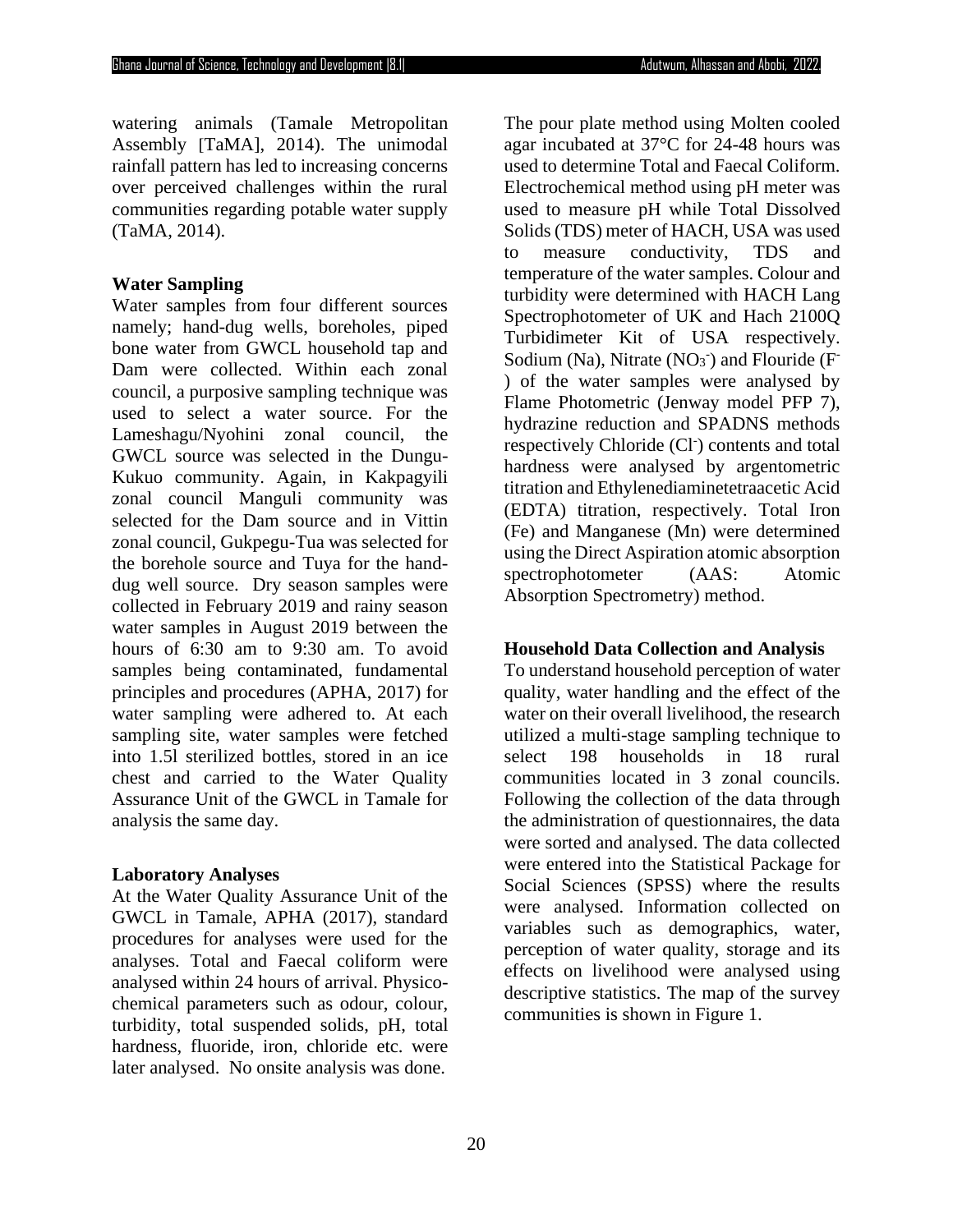

Figure 1: Map of Study Area and Survey Communities

#### **RESULTS AND DISCUSSIONS**

# **Demographic Characteristics of Respondents in the Tamale Metropolis**

One hundred and ninety-eight (198) respondents from the three zonal councils of the Tamale Metropolitan Assembly were engaged in the study. The results show that majority of the study's households heads were males with 82% and only 18% were headed by females (Table 1). Studies have revealed that the engagement of both men and women correlates positively with improved sustainability of water supplies (Narayan, 1995). Therefore, with an overwhelming majority of 82% of

households headed by men, households in rural Tamale Metropolis will suffer from an insufficient water supply.

The findings also indicated that a majority of the rural population represented by 61% of the sampled respondents had no level of education (Table 1). According to Musa (2015), the rural populace of which the majority are without formal education and unskilled does not have the capacity to effectively appreciate and deal with the issue of unsafe water supply. This implies that most rural households in Tamale Metropolis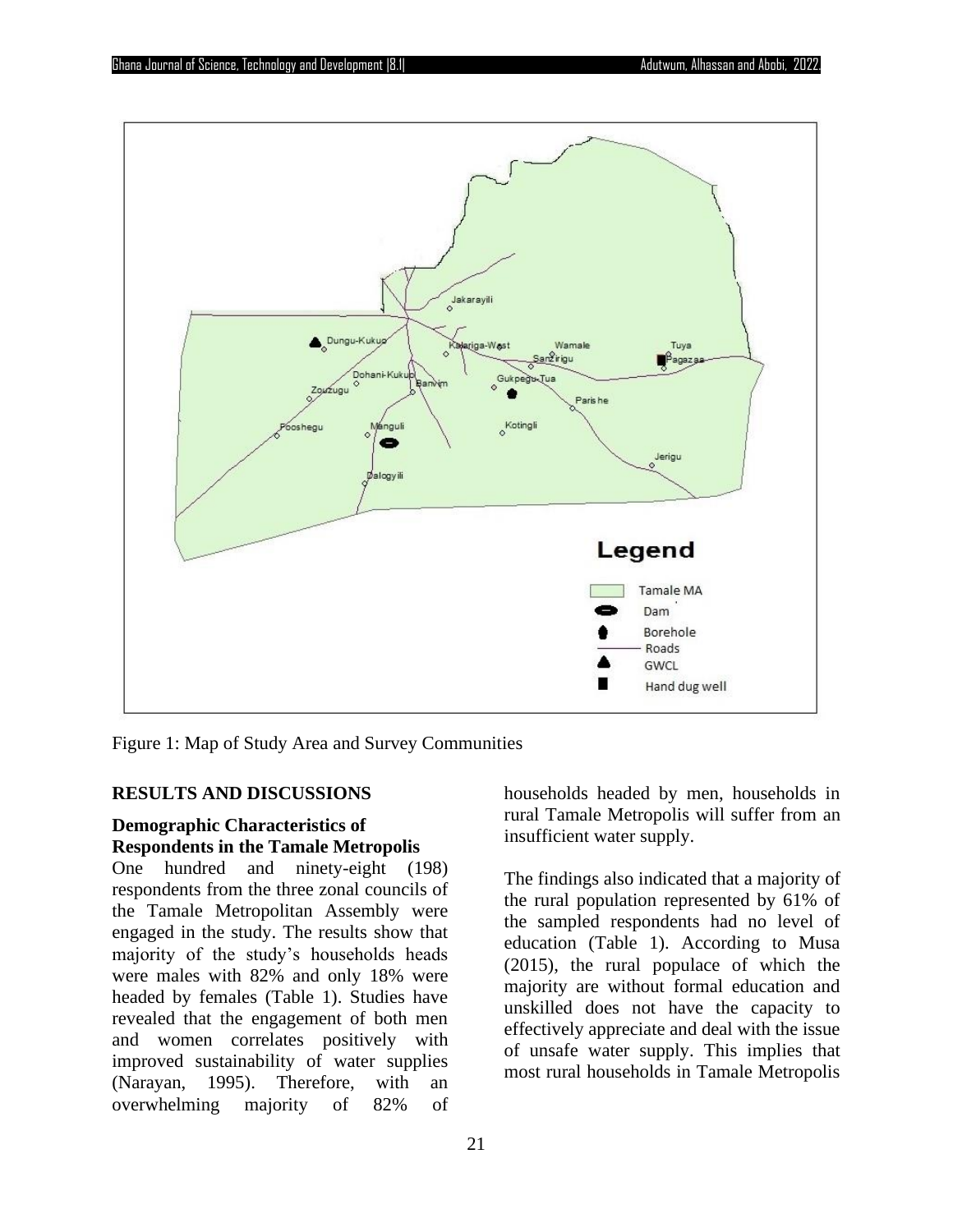are vulnerable to the effect of consuming unsafe water.

| Table 1: Demographic Characteristics of Respondents in the Rural Tamale Metropolis |  |  |
|------------------------------------------------------------------------------------|--|--|
|                                                                                    |  |  |

| Variable               | Categories                     | Freq. | %    |
|------------------------|--------------------------------|-------|------|
| Sex of Household Heads | Male                           | 162   | 82.0 |
|                        | Female                         | 36    | 18.0 |
|                        |                                |       |      |
|                        | None                           | 120   | 61.0 |
| Education level of     | Basic School                   | 46    | 23.0 |
| Respondents            | Secondary/Technical/Vocational | 24    | 12.0 |
|                        | Tertiary                       | 8     | 4.0  |
|                        | 1                              | 0     | 0.0  |
|                        |                                |       |      |
| Number of People in    | $2 - 4$                        | 8     | 4.0  |
| household              | $5 - 7$                        | 85    | 43.0 |
|                        | More than 7                    | 105   | 53.0 |

The number of people in a household may influence the quality of water sources used in a household (Fotuè, 2013). About 53% of households had family sizes that were more than seven with 43 % from five to seven. The findings implied that households with more than seven members would have less water for use. The findings are consistent with those observed by Arouna and Dabbert (2010). The implication is that the 96% of households having family sizes that are five or more would have their incomes adversely

affected since there are more people to feed and consequently, less income left to access potable water and thereby use unimproved sources.

#### **Sources of water supply**

To carry out the water sampling and quality test, the study ascertained more specifically, the water sources used by the rural residents and the findings are presented in Figure 2.



**Sources of Water**

Figure 2: Sources of Water Used by Rural Residents in Tamale Metropolis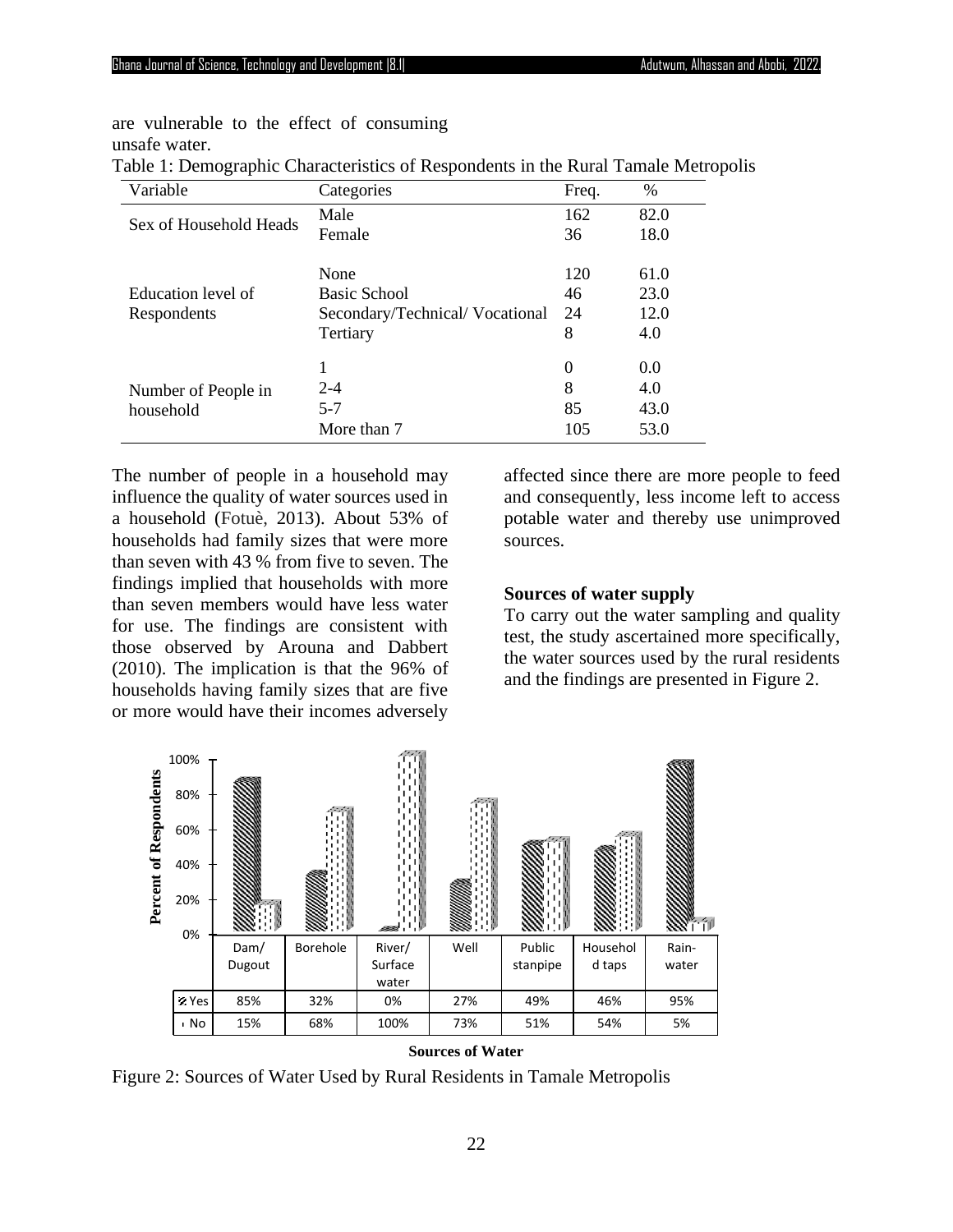Figure 2 represents the sources of water available to the rural communities in the Metropolis of which most households have access to multiple sources. The non-usage of surface water such as rivers or streams confirms that the Metropolis is less endowed with surface water and the few ones are seasonal (TaMa, 2014). About 85% of residents have either a dam or dugout as a source of water; therefore, it is not surprising that 95% of households depend on rainwater for daily chores including drinking, since it is a much-improved source. Almost half the respondents said they have access to either

public standpipes (49%) or household taps (46%) as their source of water, with almost two-thirds relying on boreholes (32%) and hand-dug wells (27%).

### **Water Storage and Quality**

The study also examined households' perception of the quality of water and the handling of water in the homes using a Likert Scale for respondents to indicate the extent to which they agreed or disagreed. The findings are presented in Figure 3.



Water Storage and Perception of Water Quality

Figure 3: Perception of Water Quality in the Rural Tamale Metropolis

The findings from Figure 3 indicate that over 70% of households admitted storing water in containers for use due to shortage. This means that households in the rural Tamale metropolis may have to depend on other water sources that may be unsafe to meet daily consumption and to ensure survival. In addition, according to Akuffo et al. (2013) storing safe water in a container could be contaminated due to poor handling and the

material type of the storage containers used. Another worrying trend is that over 70% of respondents indicated that they share their water source with animals, and almost 50% suggested the water they use is unclean.

# **Water Quality Results**

Water quality tests were undertaken both in the dry and rainy seasons to control for any deviations or biases in the quality of water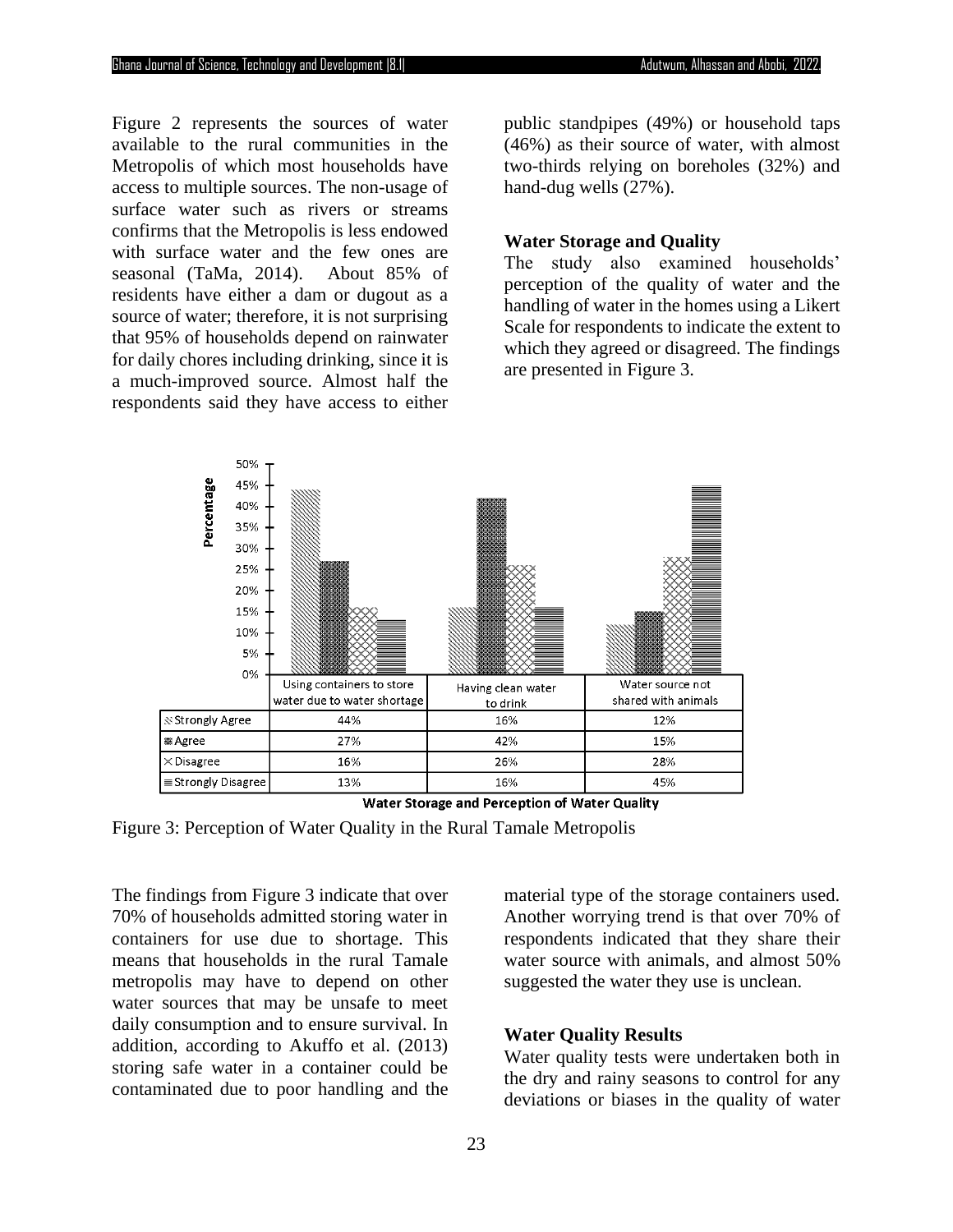that may be attributed to seasonal variations. For further details see Tables 2 and 3.

Generally, the study found that the physicochemical parameters were within the WHO standard except for colour, turbidity, pH, iron and Manganese (Tables 2 and 3). Figures 4 and 5 show that colour and turbidity were beyond the WHO optimum levels for Dam and Well sources of water during both the dry and wet seasons while the colour for boreholes fell outside the recommended range in the rainy season. However, there was a sharp reduction in the level of turbidity from the dry to the rainy season for the dam  $(226mg/l \text{ to } 142mg/l)$  and well  $(61mg/l \text{ to } 142mg/l)$ 38.6mg/l). The reduction can be attributed to the increase in rainfall within the wet period, which increases the volume of water in dams and wells. The high volume has the tendency of diluting the concentration of organic materials that cause turbidity. Groundwater aquifers usually experience infiltration of surface and runoff water during rainy seasons that may lead to the high dissolution of substances such as silt, organic materials, clay etc. in boreholes (Amankona, 2010). Therefore, the rise in turbidity and colour level beyond the WHO optimum range can be due to percolation. Furthermore, colour is normally found on surface waters and it is not surprising that dams have the highest concentration of colour when compared with water sources from wells and boreholes. A careful study of the Tables 2 and 3 reveals that for each of the water sources that failed to meet the colour standard, it also failed to meet the turbidity requirements during both the dry and rainy seasons. Thus, the presence of turbidity in higher quantities of water could also explain the high water colour

(Akuffo et al., 2013). Tables 2 and 3 further reveal that water sources with high colour and turbidity values beyond the optimum range could not also meet the recommended levels for iron apart from the borehole water source that met the iron standard in the rainy season. Studies have shown that when the minimal iron requirement for water is exceeded, it affects the colour of the water, causes water odour and gives taste to water and cooking utensils; and pipe fixtures and clothes could be stained (Kumar et al., 2017). While colour and turbidity affect the palatability and appearance of drinking water, health implications including infertility, liver and heart-related diseases could be caused by high concentrations of iron (Kumar et al., 2017).

The study recorded a slight variation in pH as shown in Figure 7 from the WHO standard, for wells and boreholes (both seasons) and GWCL source for the wet season. The pH values of 6.9 and 6.6 of water collected from the dam for both the dry and rainy seasons, respectively, agree with similar test results in studies by Abinah (2013) and Rabiu *et al.* (2018). In addition, the slightly low pH of 6.1 for the hand-dug well is also consistent with the test result from wells by Abinah (2013). WHO (2014) has not proposed any healthbased guideline for pH. However, pH values higher than 11 are associated with worsening skin disorders and eye irritation. Sensitive individuals may also suffer from gastrointestinal irritation due to low or high pH (WHO, 2004). The test results indicate that the pH of the four water sources tested in the Tamale Metropolis has no significant impact on the welfare of the residents.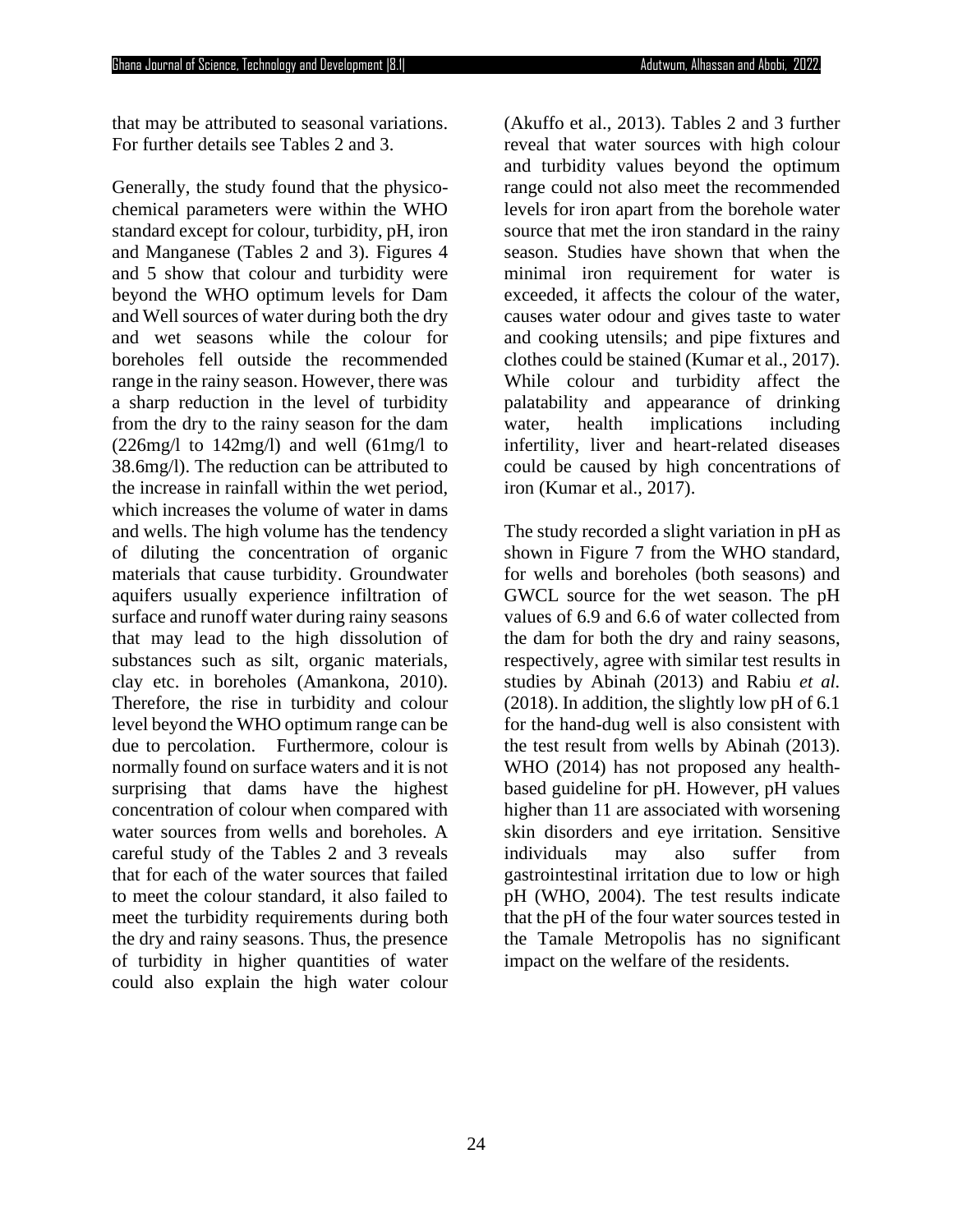# Ghana Journal of Science, Technology and Development |8.1| **Adutwum, Alhassan and Abobi, 2022.**

| Water source                   | Colour<br>(Hz) | Turbidity<br>(NTU) | pH(pH)<br>unit) | EС<br>$(\mu S/cm)$ | TDS<br>(mg/l) | NO <sub>3</sub><br>(mg/l) | F<br>(mg/l) | Fe<br>(mg/l) | <b>TH</b><br>(mg/l) | Na<br>(mg/l) | Mn<br>(mg/l) | $Cl-$<br>(mg/I) | FC<br>(CFU) | TC<br>(CFU) |
|--------------------------------|----------------|--------------------|-----------------|--------------------|---------------|---------------------------|-------------|--------------|---------------------|--------------|--------------|-----------------|-------------|-------------|
| Dam                            | 75.00          | 226.00             | 6.90            | 327.00             | 169.00        | .60                       | 0.80        | . 99         | 34.00               | 23.70        | 0.53         | 37.30           | 200.00      | 250.00      |
| Well                           | 34.60          | 61.00              | 6.10            | 0.00               | $0.00\,$      | 0.50                      | 0.24        | 1.91         | 24.00               | 9.30         | 0.46         | 14.30           | 720.00      | 845.00      |
| Borehole                       | 0.00           | 0.00               | 6.30            | 0.00               | 0.00          | 1.10                      | 0.00        | 0.14         | 20.00               | 10.90        | 0.11         | 21.20           | 18.00       | 27.00       |
| <b>GWCL</b>                    | 0.60           | $1.00\,$           | 6.50            | 0.00               | 0.00          | 1.40                      | 0.00        | 0.07         | 33.00               | 1.60         | 0.10         | 13.20           | 7.00        | 7.00        |
| <b>WHO</b><br><b>Standards</b> | $\leq 5$       | $\leq$ 5           | $6.5 - 8.5$     | 1000               | $\leq 1000$   | $\leq 50$                 | $\leq1.5$   | $\leq 0.3$   | $\leq 500$          | $\leq 200$   | $\leq 0.4$   | $\leq$ 250      | $\theta$    |             |

**Table 2**: Water Quality Values in the dry season

Table 3: Water Quality Values in the Rainy Season

| Water source                   | Colour<br>(Hz) | Turbidity<br>(NTU) | pH (pH<br>unit) | EC<br>$(\mu S/cm)$ | <b>TDS</b><br>(mg/l) | NO <sub>3</sub><br>(mg/l) | E.<br>(mg/l) | Fe<br>(mg/l) | TH<br>(mg/l) | Na<br>(mg/l) | Mn<br>(mg/l) | $Cl-$<br>(mg/l) | FC<br>(CFU)    | TC<br>(CFU) |
|--------------------------------|----------------|--------------------|-----------------|--------------------|----------------------|---------------------------|--------------|--------------|--------------|--------------|--------------|-----------------|----------------|-------------|
| Dam                            | 105.00         | 142.00             | 6.60            | 132.00             | 66.68                | 1.70                      | 0.00         | 0.73         | 28.00        | 7.06         | 0.24         | 10.99           | 1000.00        | 1280.00     |
| Well                           | 27.60          | 38.60              | 6.10            | 179.90             | 90.69                | 0.60                      | 0.38         | 0.35         | 35.00        | 4.74         | 0.54         | 8.99            | 1200.00        | 1910.00     |
| Borehole                       | 10.90          | 23.50              | 6.10            | 157.60             | 79.56                | 0.10                      | 0.42         | 0.19         | 26.00        | 2.90         | 0.06         | 16.99           | 650.00         | 690.00      |
| <b>GWCL</b>                    | 0.00           | 0.88               | 6.30            | 174.60             | 85.38                | 0.40                      | 0.48         | 0.11         | 30.00        | 5.90         | 0.01         | 8.99            | 58.00          | 67.00       |
| <b>WHO</b><br><b>Standards</b> | $\leq 5$       | $\leq$ 5           | $6.5 - 8.5$     | 1000               | $\leq 1000$          | $\leq 50$                 | $\leq1.5$    | $\leq 0.3$   | $\leq 500$   | $\leq 200$   | $\leq 0.4$   | $\leq$ 250      | $\overline{0}$ |             |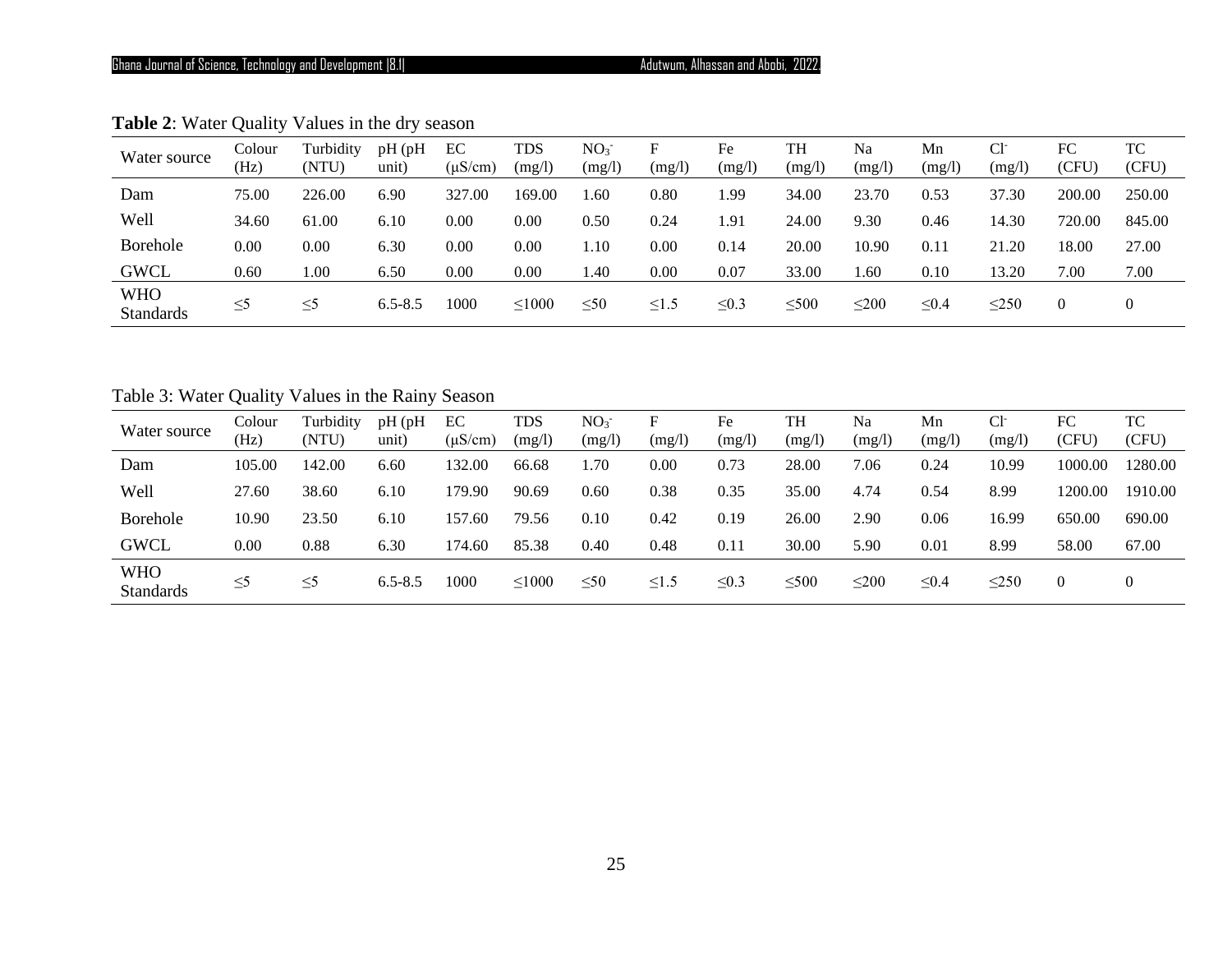The coliform counts of the study present a worrying situation as shown in Figures 8 and 9. For both seasons, the results of the analyses of dams, wells, boreholes and Ghana Water Company Limited sources did not meet the minimal requirement, which indicates the presence of waste from humans and animals in the tested water sources. This has detrimental health consequences and implications on the livelihoods of the people. The GWCL water tap values being below the recommended values for both Faecal and Total coliforms are consistent with studies by Allison (2013) and Boateng et al. (2013), which attribute the cause to low residual chlorine concentrations in pipelines. The faecal contamination of piped water can also be due to disinfection residual, infiltration of organics and pollutants, leakages during distribution and most important intermittent system operation that causes stagnant water in pipes causing a drastic reduction in water

quality (Lee & Schwab, 2005). Poor waste disposal, open defecation and runoff may be the cause of extremely high counts of both Faecal and Total coliform for dam and well water sources. The increase in coliform levels for the borehole during the rainy season may be also be attributed to the infiltration of human and animal waste during the rainy season. VanDerslice and Briscoe (1995), aver that when an area has poor environmental sanitation, improving drinking water has no effect. As residents are exposed to high levels of coliform bacteria in water for domestic use, there is a high risk of contracting waterrelated diseases such as diarrhoea and other intestinal diseases, especially in infants (VanDerslice & Briscoe, 1995). The water quality results confirm the perception of almost half of the respondents, who indicated that their water sources are not clean and 70% who indicated that they share water sources with animals (Figure 3).



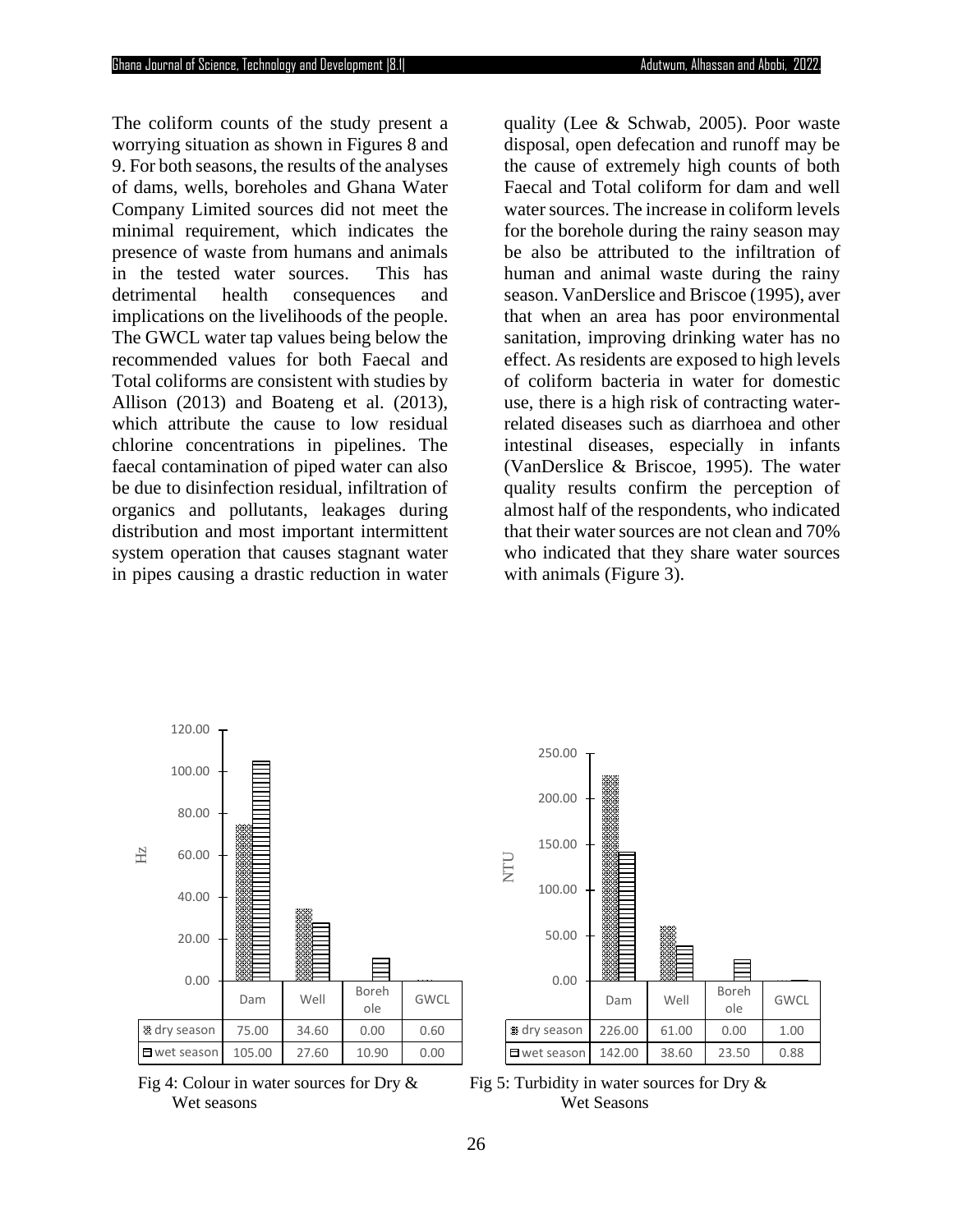



Fig 6: Iron in water sources for Dry  $\&$  Fig 7: pH in water sources for Dry  $\&$ Wet seasons Wet Seasons







### **Effect of Water Quality on Livelihood Improvement**

The study assessed the effect of poor water quality on the livelihood improvement of



Fig 8: Fecal Coliform in water sources for Fig 9: Total Coliform in water sources for

rural households. Livelihood is used generally here to represent major livelihood indicators such as improved health and increased income.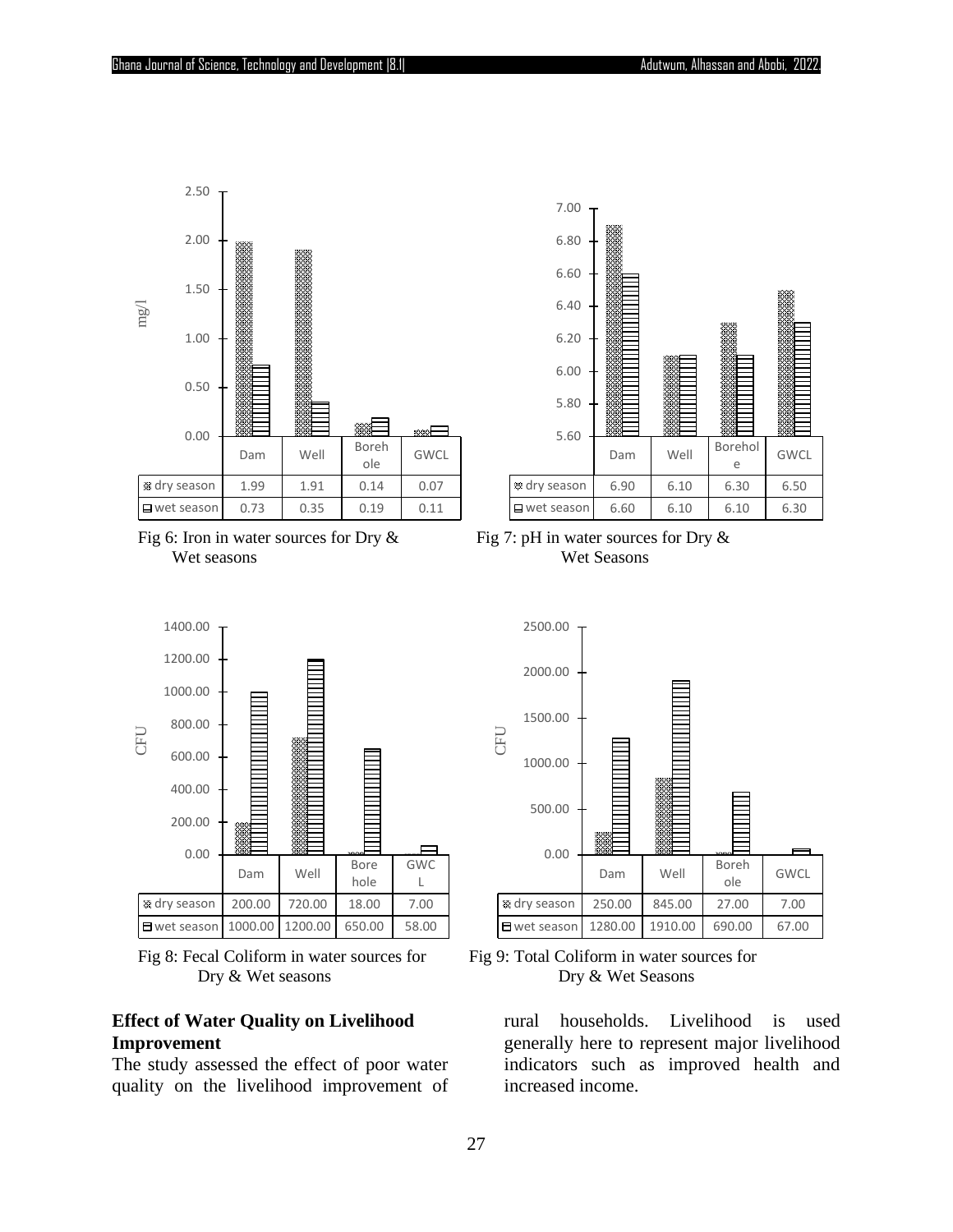| Variable                                                                                    | Responses (%)         |       |          |                          |  |  |  |  |  |
|---------------------------------------------------------------------------------------------|-----------------------|-------|----------|--------------------------|--|--|--|--|--|
|                                                                                             | <b>Strongly Agree</b> | Agree | Disagree | <b>Strongly Disagree</b> |  |  |  |  |  |
| The cost of accessing quality water<br>affects the level of income for other<br>basic needs | 52%                   | 38%   | 8%       | <b>2%</b>                |  |  |  |  |  |
| Increase diseases such as cholera<br>and diarrhoea due to poor water<br>sources             | 7%                    | 63%   | 23%      | 7%                       |  |  |  |  |  |

Table 4: Effect of Water Quality on Household Livelihoods

The findings from Table 4 show that 90% of household agrees that the cost of getting enough quality water for drinking and other household chores affect income for other basic needs. Consistent with the findings of Longford (2005), the poor buy water from informal vendors at excessive prices or spend more on other alternative means. The implication is that an expensive water supply decreases a household's consumption of other commodities and services. The converse is that a household may be unable to afford and consume an optimal amount of water for good hygiene, which affects the health, and labour productivity of the household and consequently decreases income (Bosch et al., 2001). The high cost of getting enough water may also result in school drop-outs, which is consistent with the demographic details from Figure 4 which shows the trend of school drop-out of respondents from basic level (23%) to tertiary (4%). Table 4 also shows that 70% of households complained of increased disease due to poor water sources. The results agree with many research findings that cholera and diarrhoea diseases are strongly associated with unhygienic water and sanitation (Bosch et al, 2001 & World Health Organization/United Nations Children's Fund, 2014). The findings of the study suggest that households may spend a

substantial amount of their incomes on health care and may become less productive, which will consequently affect livelihood. The United Nations (2018) reported that water stress is a symptom of water scarcity and shortage, and is linked to hunger and food insecurity, with a high prevalence of severe food insecurity (29 per cent) in Sub-Sahara Africa. These are central themes of Sustainable Development Goals 2 (Zero Hunger), 3 (Good Health and Well-being) and 6 (Clean Water and Sanitation).

# **CONCLUSION**

The quality of water available to the rural communities is poor with only the water supplied from the GWCL meeting the minimum thresholds of physico-chemical parameters across both dry and rainy seasons. However, coliform bacteria were found for both seasons. Borehole water available to households in the dry season can generally be considered safe except for the concern of the detection of coliform bacteria. The quality of water available to residents in rural Tamale Metropolis may negatively affect their livelihoods as households spend more income to secure potable water and medical care.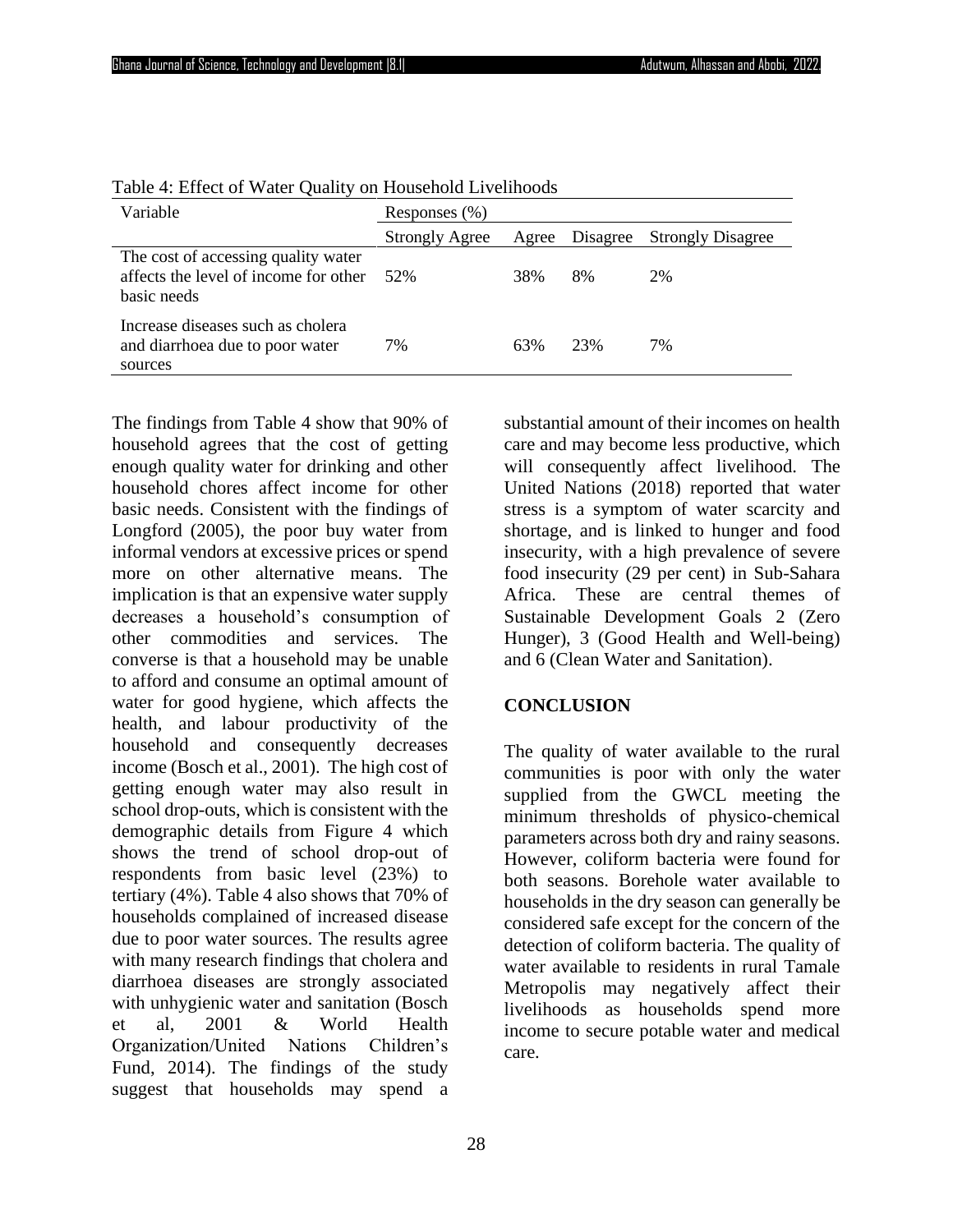#### **REFERENCES**

f

- Abinah, S. (2013). *Assessing The Water Quality of River Asuotia And Six Hand-Dug Wells At Wamfie In The Dormaa East District Of Brong Ahafo Region, Ghana* (master's thesis). Retrieved from http://ir.knust.edu.gh/bitstream/ 123456789/5732/1/ABINAH%20fin al% 20Thesis%20%20work%281%29.pd
- Akuffo, I., Cobbina, S. J., Alhassan, E. H. & Nkoom, M. (2013). Assessment of the quality of water before and after storage in the Nyankpala community of the Tolon-Kumbungu District, Ghana. *International Journal of Scientific & Technology Research*, *2* (2), 221-227.
- Allison, J. H. (2014). *Water Quality Analysis of the Piped Water Supply in Tamale, Ghana* (master's thesis). Retrieved from:

[http://web.mit.edu/watsan/Docs/](http://web.mit.edu/watsan/Docs/%20Student%20Theses/)  [Student%20Theses/](http://web.mit.edu/watsan/Docs/%20Student%20Theses/)

Ghana/2014/Thesis\_AllisonHansen\_ FINAL\_5-24-14.pdf

- Amankona, B. K. (2010*). Evaluation of the Microbiological and Physicochemical Quality of Borehole water in the Offinso District of Ashanti Region* (master's thesis). Received from: [http://dspace.knust.edu.gh/xmlui/bits](http://dspace.knust.edu.gh/xmlui/bitstream/handle/) [tream/handle/](http://dspace.knust.edu.gh/xmlui/bitstream/handle/) 123456789/780/BENJAMIN%20K W
- APHA. (2017). Standard Methods for the Examination of Water and Wastewater, 23rd ed. American Public Health Association, Washington DC.
- Arouna, A., & Dabbert, S. (2010). Determinants of domestic water use

by rural households without access to private improved water sources in Benin: A seemingly unrelated Tobit approach. *Water resources management*, *24*(7), 1381-1398.

- Barrow, C. J. (2005). Environmental Management and Developing Countries. Routledge, London, 276pp.
- Bosch, C., Hommann, K., Rubio, G. M., Sadoff, C., & Travers, L. (2001). Water, sanitation and poverty. Draft chapter. Washington DC: World Bank.
- Boateng, D., Tia-Adjei, M., & Adams, E. A. (2013). Determinants of household water quality in the Tamale Metropolis, Ghana. *Journal of Environment and Earth Science*, *3*  (7), 70-77 to enrich the discussions.
- Buchholz, R. A. (1993). Principles of Environmental Management: The Greening of Business. ISBN O-13- 720541-4 Prentice Hall 433pp.
- Fotuè, L. A. T. (2013). Awareness and the demand for improved drinking water source in Cameroon. *International Journal of Economic Practices and Theories*, *3*(1), 50-59.
- Ghana Health Service (2016). Under fives child health policy. Retrieved from https://extranet. who.int/nutrition/gina/en/policies/14 40
- Ghana Health Service (2018). The health sector in Ghana; facts and figures. Retrieved from https://www.ghanahealthservice.org/ ghsitemidetails.php?cid=5&scid=55&iid  $=128$
- Kumar, V., Bharti, P. K., Talwar, M., Tyagi, A. K., & Kumar, P. (2017). Studies on high iron content in water resources of Moradabad district (UP), India. *Water Science*, *31*(1), 44-51.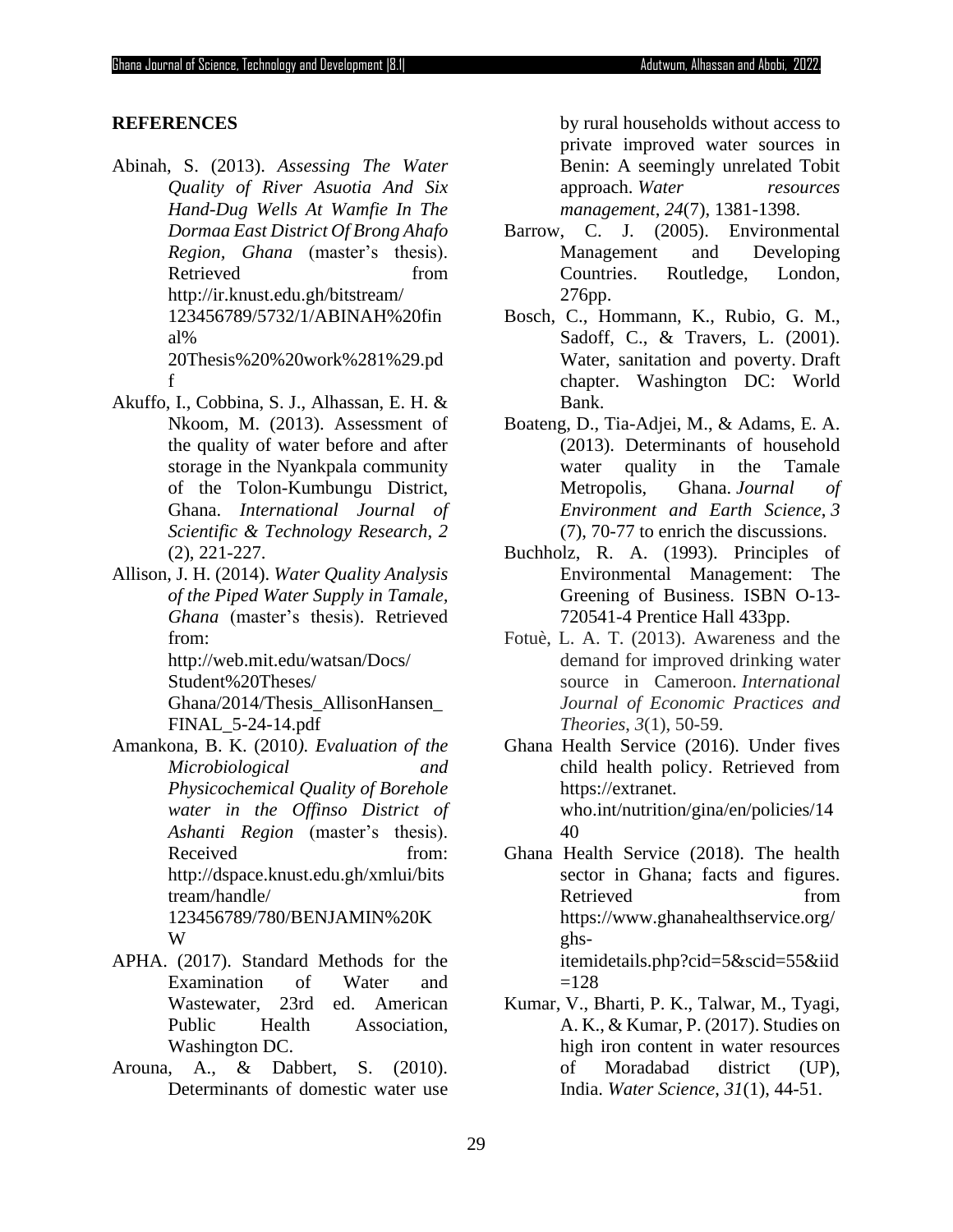- Lee, E. J. and Schwab, K. J. (2005). Deficiencies in drinking water distribution systems in developing countries. *J Water Health*, *3*(2), 27- 109. Retrieved from: https://www.ncbi.nlm.nih.gov/pubme d/16075938
- Longford, G. (2005). *Community networking and civic participation in Canada: surveying the Canadian research landscape.* University of Toronto. Retrieved from: http://cijournal.net/index.php/ciej/article/vie w/254/409
- Musa, E. (2015). *Addressing Open Defecation Sanitation Problem: The case of Dry Toilet Implementation in the WA Municipality, Ghana* (master's thesis). Novia University of Applied Sciences. Retrieved from: <https://www.theseus.fi/> bitstream/handle/10024/88996/ Musa\_Essuman.pdf?sequence=1&is Allowed=y
- Narayan, P. D. (1995). The contribution of people's participation: evidence from 121 rural water supply projects. *Environmentally sustainable development occasional papers series, 1*. Washington, DC: World Bank. Retrieved from: http://documents. worldbank.org/ curated/en/750421468762366856/Th e-contribution-of-peoplesparticipation-evidence-from-121 rural-water-supply-projects
- Onda, K., LoBuglio, J., & Bartram,J. (2012). Global access to safe water: accounting for water quality and the resulting impact on MDG. *World Health Population*, *14*(3), 32-44.
- Rabiu, H., Umar, L., Sulaiman, I., Madina, M. & Abubakar, A. (2018). Assessment of the water quality of watari Dam, Kano State using selected physicochemical

parameters. *International Journal of Advanced Academic Research, Sciences, Technology & Engineering, 4* (5), 62-77.

- Tamale Metropolitan Assembly (TaMA). (2014). medium term development plan (2014-2017), prepared under the Ghana shared growth and development agenda II (2014-2017). Ghana
- United Nations Development Programme (UNDP). (2011). Tamale Metropolitan human development report: resource endowment, investment opportunities and the attainment of MDGs. UNDG Ghana office.
- United Nations. (2018). Sustainable Development Goal 6: Synthesis Report 2018 on Water and Sanitation. New York, United Nations.
- United Nations News. (2012, March 6). World meets goal of boosting access to clean water but lags on better sanitation-UN. Retrieved from <http://un.org/en/story/> 2012/03/405582
- US EPA (1993). Drinking Water Health Advisory for Manganese. Office of Water (4304T) Health and Ecological Criteria Division Washington, DC 20460.
- VanDerslice, J. & Briscoe, J. (1995). Environmental interventions in developing countries, and their implications. *Am. J. Epidemiol, 141* (2), 135–144.
- Van Minh, H., & Hung, N. V. (2011). Economic aspects of sanitation in developing countries. *Environmental health insights*, *5*, EHI-S8199.
- World Health Organization (2004). Guidelines for Drinking-water Quality. *WHO, 1* (3) Ed. ISBN 92 4 154638 7. WHO, Geneva.